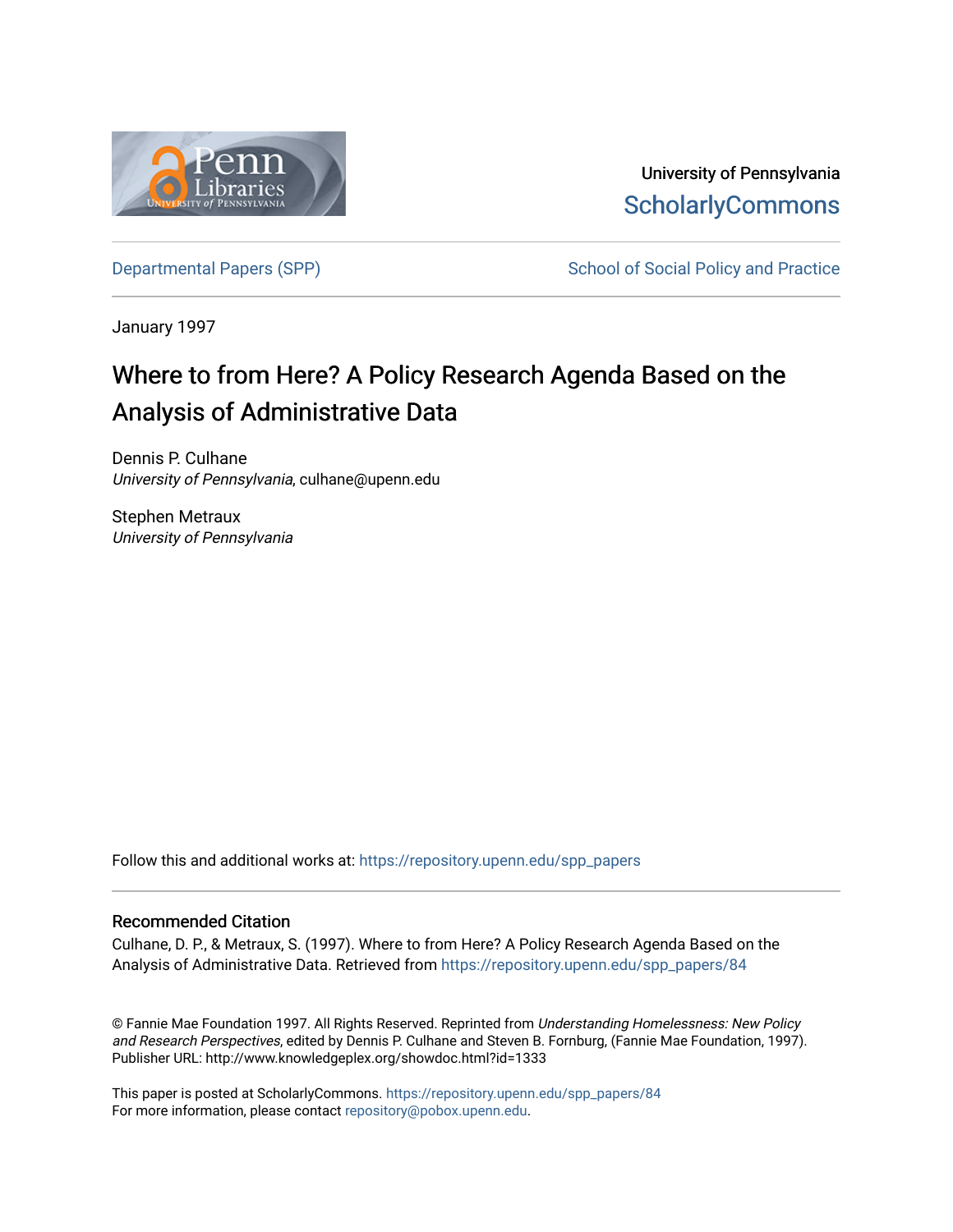# Where to from Here? A Policy Research Agenda Based on the Analysis of Administrative Data

## **Abstract**

This article outlines a policy research agenda based on the analysis of administrative data. Computerized records of client characteristics and their related shelter utilization patterns offer researchers a rich source of longitudinal data that makes possible a wide range of investigations and can be analyzed by using an array of multivariate statistical tools. Specifically, this article discusses the contributions administrative data can make to (1) enumerating and determining the characteristics of the homeless population, (2) understanding the effect of homelessness on related public systems, (3) gauging the effect of policy interventions on the use of homeless services, (4) evaluating the effectiveness of systemlevel delivery of homeless services, and (5) measuring the performance of individual homeless service providers.

The article concludes by commenting on several issues that policy makers might consider regarding the implementation of automated information systems among homeless service providers.

#### **Comments**

© Fannie Mae Foundation 1997. All Rights Reserved. Reprinted from Understanding Homelessness: New Policy and Research Perspectives, edited by Dennis P. Culhane and Steven B. Fornburg, (Fannie Mae Foundation, 1997).

Publisher URL: http://www.knowledgeplex.org/showdoc.html?id=1333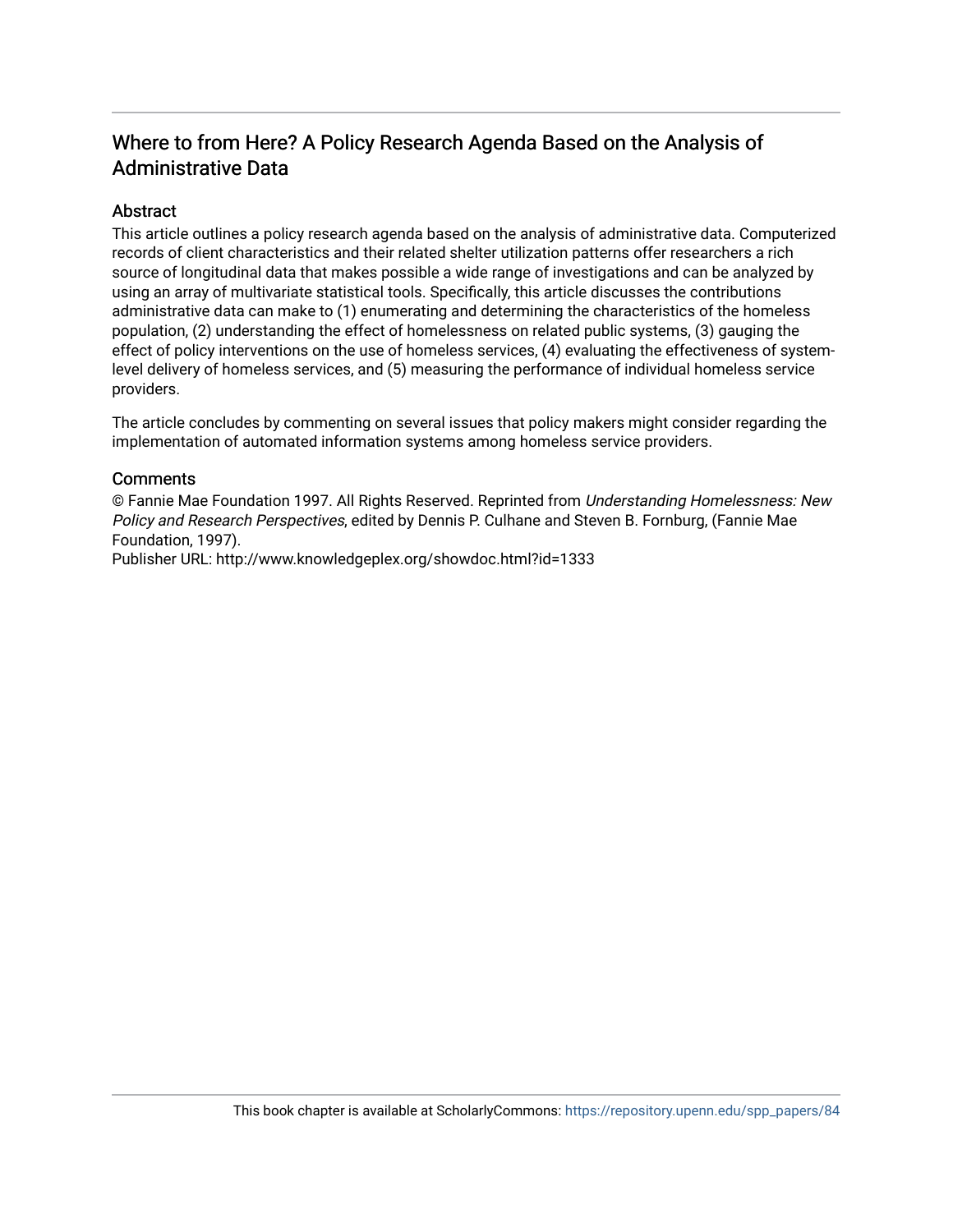### **Editors' Introduction**

Dennis P. Culhane *University of Pennsylvania*

Steven P. Hornburg *Fannie Mae Foundation*

As U.S. antipoverty programs undergo their most significant transformation since the New Deal, low-income communities and the organizations that serve them will need to prepare for the consequences. There is little doubt that a restructured public assistance system with greater work incentives will increase the rate at which families exit welfare for the labor market. But there is also little doubt that time limits and eligibility restrictions will lead to caseload terminations and income losses. How families and individuals will adjust to these cuts is unknown.

Reformers hope that the loss of benefits will compel people to return to the labor market. But local human service providers are wary that they will become the new safety net for the former welfare population, a role that they feel ill prepared to fill. Homeless shelter providers, in particular, are concerned about a potential increase in demand for their services. Indeed, there is already evidence that the rate of shelter admission increases significantly for individuals terminated from welfare—increasing 35 percent for one cohort in Philadelphia (Culhane et al. 1997). Shelter providers are further concerned because recent federal legislation has reduced resources for placing shelter residents in permanent housing, through both a reduction in new federal housing subsidies and the elimination of homeless "preferences" for public housing. As these placement opportunities shrink, people may remain in shelters longer, driving up daily demand for shelter, as indicated by data from New York City (Culhane, Metraux, and Wachter 1998).

The articles in this volume address homelessness issues in the context of the profound social policy transitions now under way and their likely impact on local service delivery systems. A range of new strategies will have to be developed to target the families and individuals for whom income entitlements and standard welfare-to-work programs have not led to self-sufficiency. These families and individuals will have special service needs, unique employment training and placement challenges, and housing instability issues. Given the recent evolution of local shelter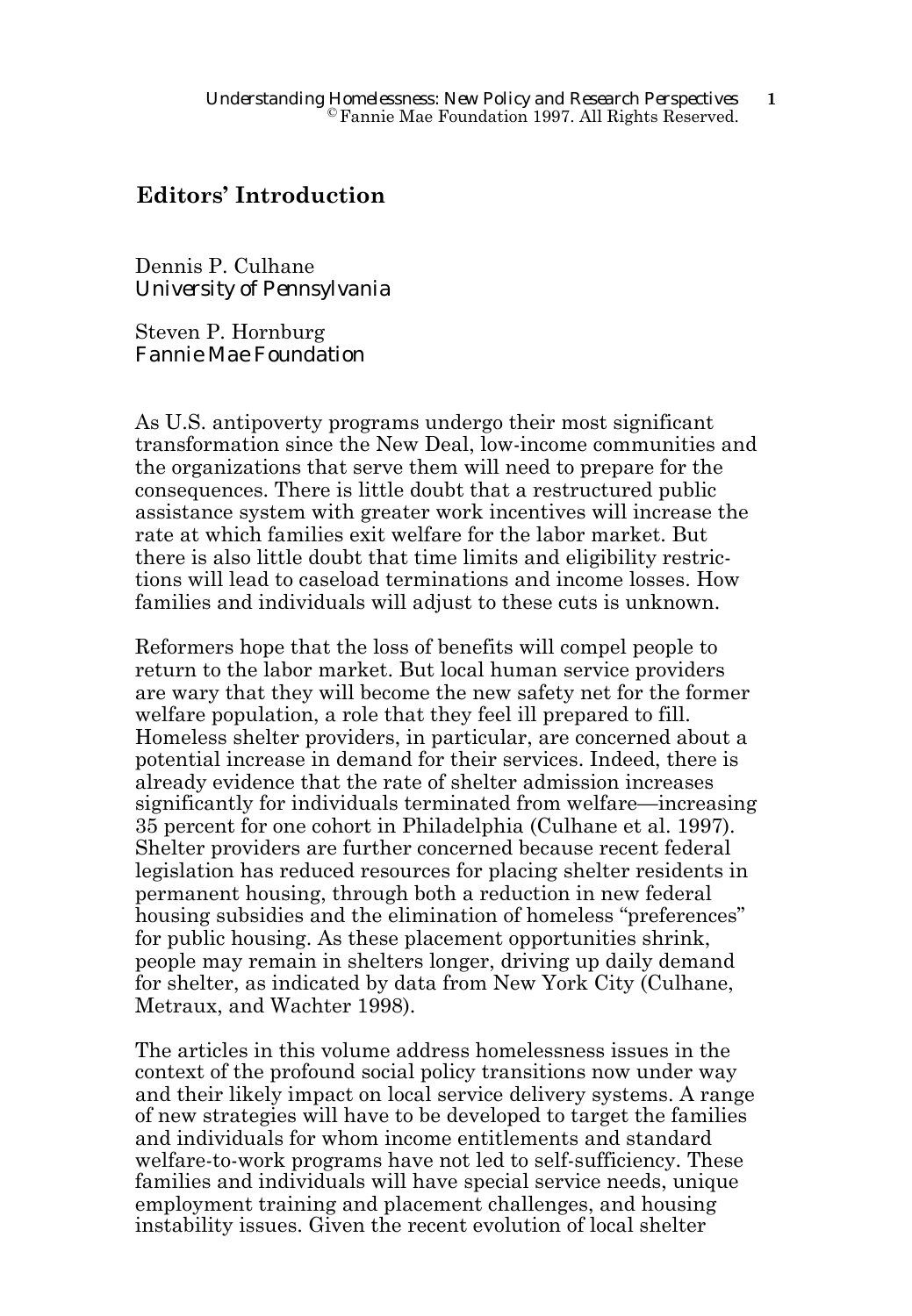#### **2** Dennis P. Culhane and Steven P. Hornburg

systems into "continuums of care," one possibility is that these systems will try to assume (or will be saddled with) responsibility for these populations. More likely, given the costs of residential systems, is that shelters will become part of a broader mix of community-based programs ("homelessness prevention programs") that link people with specialized employment and housing resources, including nonshelter emergency assistance resources.

Whatever the strategies, an essential component of the design of effective approaches will be reliable information. In assembling this volume, we have considered the need of communities for reliable, policy-relevant information and have selected articles that discuss the methodological issues, as well as the policy questions they address, in three key homelessness research areas: (1) descriptive research (population size and characteristics, patterns of service use); (2) analyses of causal factors and efforts to address them; and (3) evaluative research on public policy and program effectiveness. Because more than a decade has been spent in studying homelessness and the programs that serve homeless people, the field is positioned to develop more effective programs and an improved knowledge base to address the problem—however daunting the social policy challenges ahead.

This volume begins its sampling of that rich literature by examining the central issues of problem definition and enumeration. For this, we have selected two sets of paired articles. The first pair includes Kim Hopper's historical review of the definitional quandaries created by the term "homelessness," both for academic researchers and public policy makers, and a parallel study by David Cordray and Georgine Pion of how varying operational definitions affect the results of empirical research. The second pair of articles accepts a limited definition of homelessness and focuses on the impact of viewing the problem from a longitudinal perspective. We have selected an article by Culhane and colleagues, who analyze administrative databases to document the period prevalence of shelter use, as opposed to the point prevalence, and a new review article by Irene Wong that is the first to summarize the emerging literature on the "patterns of homelessness." Together, these four articles provide readers with an understanding of the broad range of definitional and methodological issues in the area of population enumeration and composition, and the policy implications of varying definitional and methodological choices.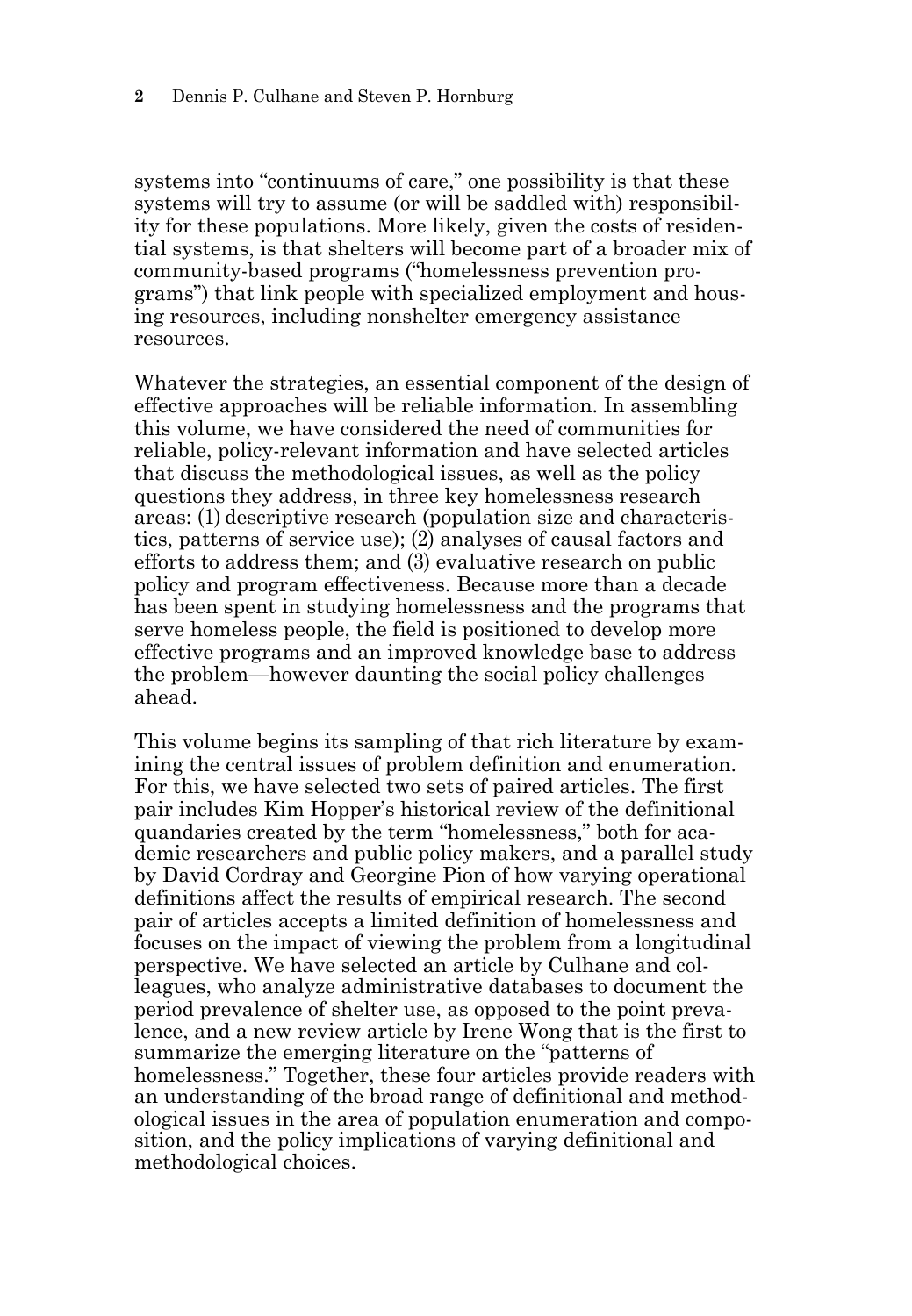In the second section of the volume are four articles on the causes and prevention of homelessness. Although most homelessness programs and policies have focused on compensating for or remediating the individual risk factors of homeless people (e.g., substance abuse, mental illness, weak family supports), we have taken a step back to look at what the basic research on the structural causes of homelessness reveals. Moreover, given those results, what does the research literature suggest for strategies to *prevent* homelessness. We have invited Martha Burt to introduce the section and have republished her work on the factors associated with varying rates of homelessness by city. Burt's inter-city analysis is complemented by Culhane, Lee, and Wachter's study of the *intra-city* factors associated with the distribution of homeless families' previous addresses. James Wright and Beth Rubin examine how homelessness is linked to housing policy issues, particularly for people with special needs. These three articles provide a rich and textured picture of the causes of homelessness, and how they can be analyzed from a variety of methodological perspectives. The section concludes with the seminal article by Eric Lindblom that outlines a comprehensive policy approach for the prevention of homelessness.

The third section of the volume looks toward the future. Given the past 15 years of research and policy making devoted to this problem, what can we learn and where should it take us? Culhane and Metraux, in a newly published piece, lay out a policy research agenda for the future, based on their experience with the analysis of administrative data in New York City and Philadelphia. The authors see a major shift toward increased use of automated information systems to track the use of homeless services, and they describe the policy research that such comprehensive, longitudinal data can enable, particularly in light of recent transitions in social welfare policy. Martha Burt, in another newly developed piece, reviews the major signposts from the basic research and program evaluation literatures, and maps a direction for public policy and homeless programs. Nan Roman, the vice president for policy and programs at the National Alliance to End Homelessness, introduces the section and reviews the articles from the perspective of the current information needs of policy makers and advocates.

The strategic use of research and data will be critical to the success of communities attempting to respond to the restructuring of the social welfare system. Fortunately, more than a decade of research in the area of homelessness has helped to prepare the field to obtain and analyze the appropriate information. It is